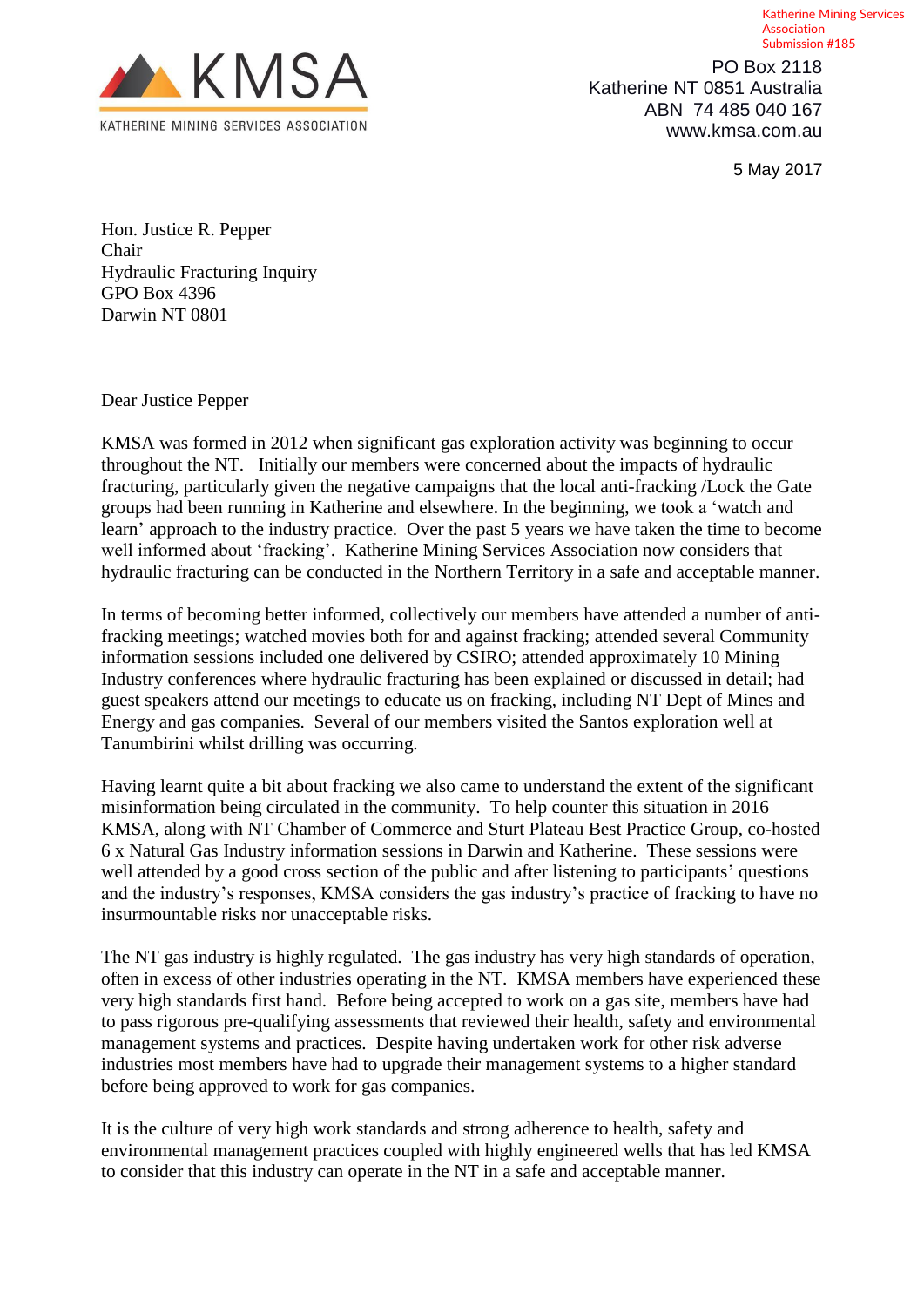

In terms of risks of groundwater contamination, KMSA considers there to be minimal to no risk. The wells are so deep that fracking occurs below impermeable rock, particularly so in the Beetaloo basin. The multiple layers of well casing are very strong and so well engineered, it is difficult to foresee how they could be damaged to a point that groundwater contamination could occur. In addition, each well is continually monitored around the clock with multiple sensors and an operator can detect immediately any changes in well behaviour. They can immediately take action to prevent uncontrolled leaks or stop leaks in the unlikely event a leak occurs. Similarly, when being decommissioned the well casing is permanently blocked at several points to prevent uncontrolled leaks. Taking into account these and other measures KMSA considers there is no inherent risk to groundwater.

KMSA considers the use of chemicals in 'frack fluid' to be an acceptable risk. The frack fluid mixtures contains chemicals that are accepted for use in other industries within Australia. BTEX chemicals are already prevented from use in the Northern Territory. The dilution of the chemicals used in frack fluid are very high, with total frack fluid having less than 1% added chemicals. There are well defined standards in Australia for defining, manufacturing, transporting, storing, handling, using and disposing of dangerous chemicals. There are many industries who use dangerous chemical with well-established practices for doing so. Across Australia there is a considerable pool of workers and managers who are well skilled in dangerous chemical usage. The hydraulic fracturing operations in the NT are not likely to suffer from an inability to source workers and managers who know how to handle chemicals.

In terms of surface water contamination, KMSA considers there to be minimal to low risk of contamination. KMSA acknowledges that above ground spillages can occur which might impact the surface water in the immediate vicinity. However, these are the same risks that face all industries who handle chemicals including transportation accidents, equipment failure and human error.

KMSA considers that the industry's technology, methods and work practices for handling chemicals onsite are such that the risks to surface water contamination are acceptable. For example, flowback fluid will be captured in lined and bunged ponds. It will be analysed and treated to neutralise it on site where possible. Fluid not treated onsite will be transported to specialised, regulated waste management facilities to be neutralize/cleaned. These facilities have very well established systems for cleaning water to an extent it can be reused in multiple ways including agricultural use.

In terms of volumes of water usage, KMSA understand the levels of water used in fracking is quite low when compared to other industry uses including horticulture and pastoral operations. A herd of 2,000 cows in one year will consume the same amount of water (29ML) as a fracked well over the life of that well (20-30ML). An orchid of 500 mangoes will consume within in a year (27ML), within than a fracked well over the life of that well.

KMSA considers hydraulic fracturing poses no additional risk to land contamination than any other industry that impacts on the land. The potential for chemical spills is the same all industries who handle chemicals including transportation accidents, equipment failure and human error. It could be viewed that the risks in the NT from hydraulic fracturing are lower due to the higher standards of work practices they maintain.